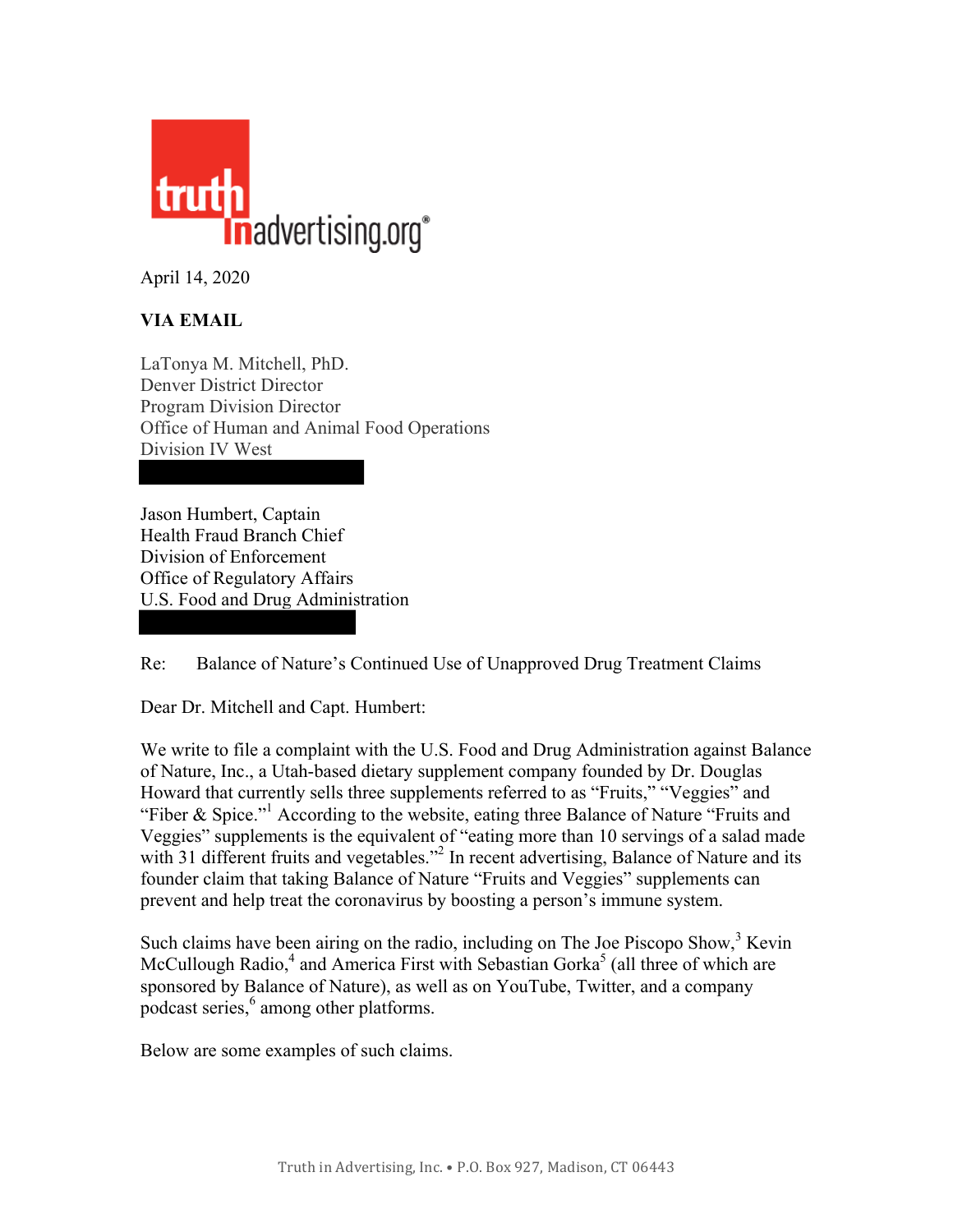## **March 2, 2020, The Joe Piscopo Show, radio:** 7

Joe Piscopo: The coronavirus, should we worry about it? … Up our dosage of Balance of Nature? Your advice on that please.

Dr. Douglas Howard: … First, number one, everybody relax a little bit because … it's a cold virus, that's what it is … build your immune system, that's all you can do … and your body will build its own immunity to it. … I take Balance of Nature, I keep active, and I try to stay out of any difficulties in relationships.

## **March 2, 2020 The Joe Piscopo Show, Twitter (since removed):<sup>8</sup>**



**March 16, 2020, Reinventing Your Health with Dr. Howard, Podcast, Episode 16, "Your Immune System and the Coronavirus":9**



Kevin McCullough (host): [Improving your immune system] all starts with the chemical part of what Dr. Howard was talking about, the 'Fruits'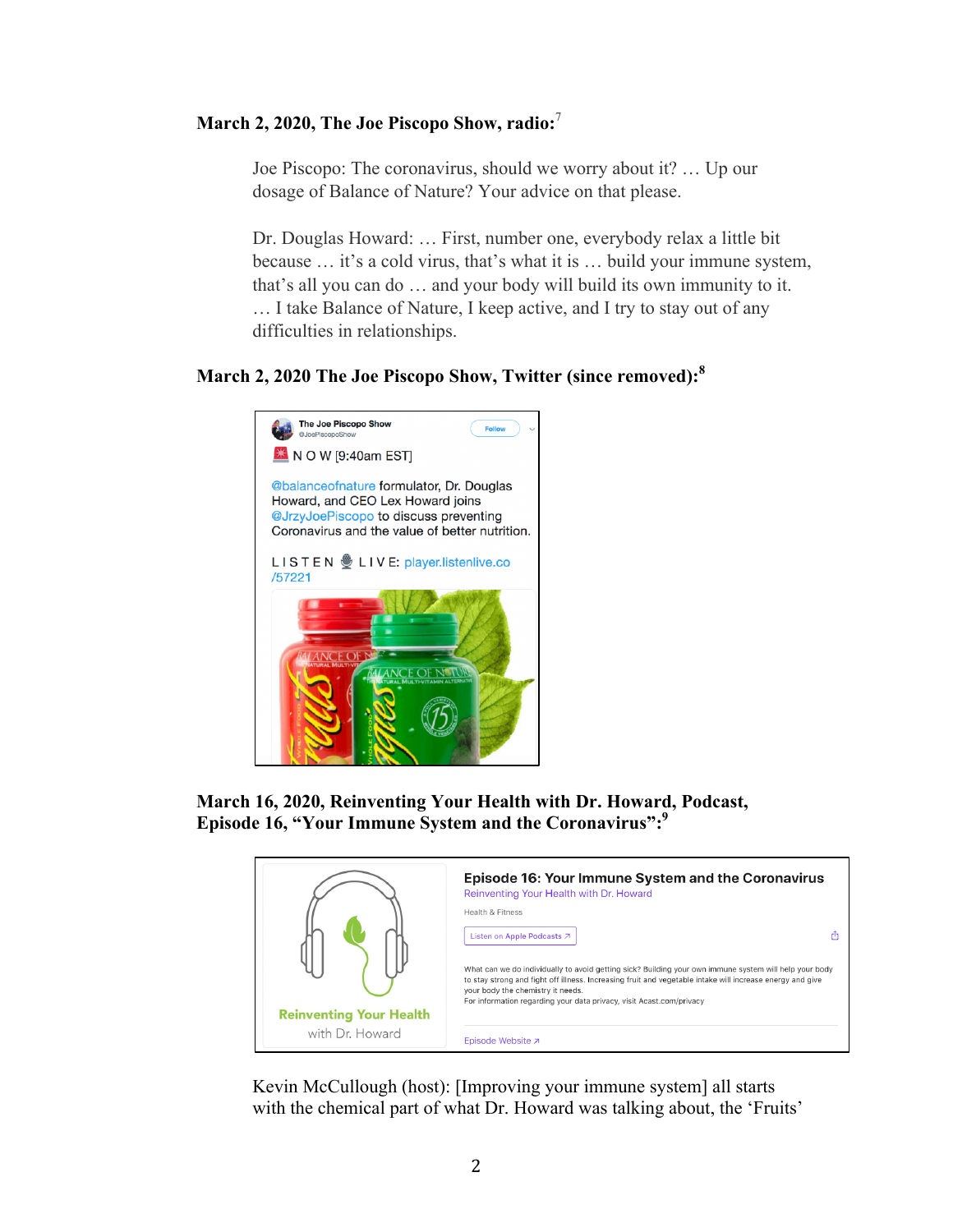and the 'Veggies' are the foundation for that. Doc, when people try them, they're actually combining those phytonutrients of the 31 fruits and vegetables, and what happens when they do?

Dr. Howard: Well, what it does is it literally goes to your system, it starts increasing your ability of your, of the white blood cells of your body to be able to recognize the bad predators that are coming in quicker and get rid of them faster. And so needless to say, the more you can get, the more color, the more variety, the more different types of fruits and vegetables into your system, the better. … And they start working exponentially.

### **April 6, 2020, Reinventing Your Health with Dr. Howard, Podcast, Episode 19, "Is Chloroquine the Answer":10**



Kevin McCullough (host): Doc Howard, I appreciate your constant encouragement to boost our immune systems. … Those 'Fruits and Veggies,' I take them every day. I have upped my dosage the last couple of weeks because I am the one person in the house that's been going out and having contact with the public, even at the grocery stores and stuff. So I gotta tell you, it's working for me, I think it will work for you. 800-246- 8751, you're gonna get 35% off if you call today and free shipping on your first preferred order. It's gonna be something you're gonna be glad you did. Build your immune system. Fight back. You don't have to give in to this mentality that we're all victims to the circumstances. You can do something about that. Doc Howard, thank you as always for your time.

#### April 7, 2020, The Joe Piscopo Show, radio: <sup>11</sup>

Now more than ever it's time to try Balance of Nature's 'Fruits' and vegetables in capsule form. Remember the best defense against any virus is your own immune system. Balance of Nature's not like ordinary vitamins … Strengthen your immune system today. … You know we all make choices about cutting costs, especially now. The last things you want to cut is [sic] the things that are helping you the most. Don't cut costs on your health. Start your journey to a stronger immune system and overall better health by calling Balance of Nature.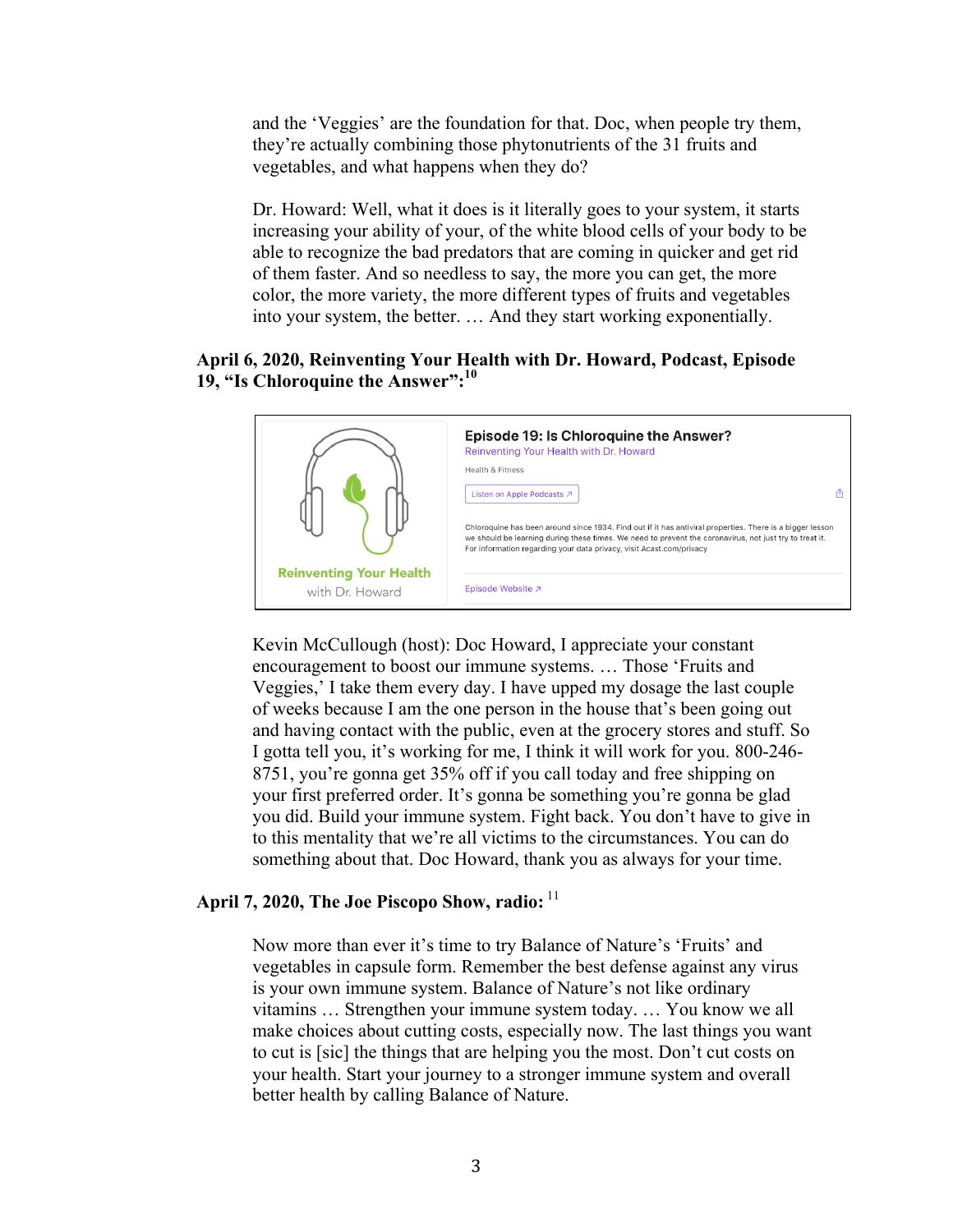### **April 8, 2020, The Joe Piscopo Show, radio:** 12

Hey, Joe Piscopo on the radio telling you about Balance of Nature. You gotta go to balanceofnature.com. You know, Balance of Nature, it builds up your immune system, okay, that's what I always love to tell you about. Now, I can't make a clinical study, 'oh you can't say that, oh you can't, oh the FDA won't let, oh.' We need to stop, I'm telling you what works for me, and if it works for me, it's gonna work for you.

TINA.org has collected more than 20 examples of such deceptive and unsubstantiated claims, which are available at [https://www.truthinadvertising.org/balance-nature](https://www.truthinadvertising.org/balance-nature-database/)[database/.](https://www.truthinadvertising.org/balance-nature-database/)

Balance of Nature is no stranger to the FDA as, in August 2019, the agency sent the company a warning letter because it was using unapproved drug treatment claims to mark its supplements – claims such as "Fruits and Veggies'" ability to treat multiple sclerosis, diabetes and arthritis. $13$ 

Now, during the coronavirus pandemic,  $14$  the company is capitalizing on the fact that there is no known treatment or vaccine for COVID-19 and marketing its "Fruits and Veggies" supplements as a way to prevent and treat coronavirus. As the above deceptive marketing examples show, Balance of Nature is taking advantage of susceptible consumers' fear of the pandemic to sell its dietary supplement. This tactic not only causes financial harm for consumers but can also have serious health consequences as well.<sup>15</sup>

As such, TINA.org strongly urges the FDA to immediately investigate the claims being made by Balance of Nature and take prompt and appropriate enforcement action.

If you have any questions, please do not hesitate to contact us.

Sincerely,

Laura Smith, Esq. Bonnie Patten, Esq. Legal Director Executive Director Truth in Advertising, Inc. Truth in Advertising, Inc.

Cc: Dr. Douglas Howard Chief Executive Officer Balance of Nature, Inc.

> Christopher Henderson General Counsel Salem Media Group, Inc.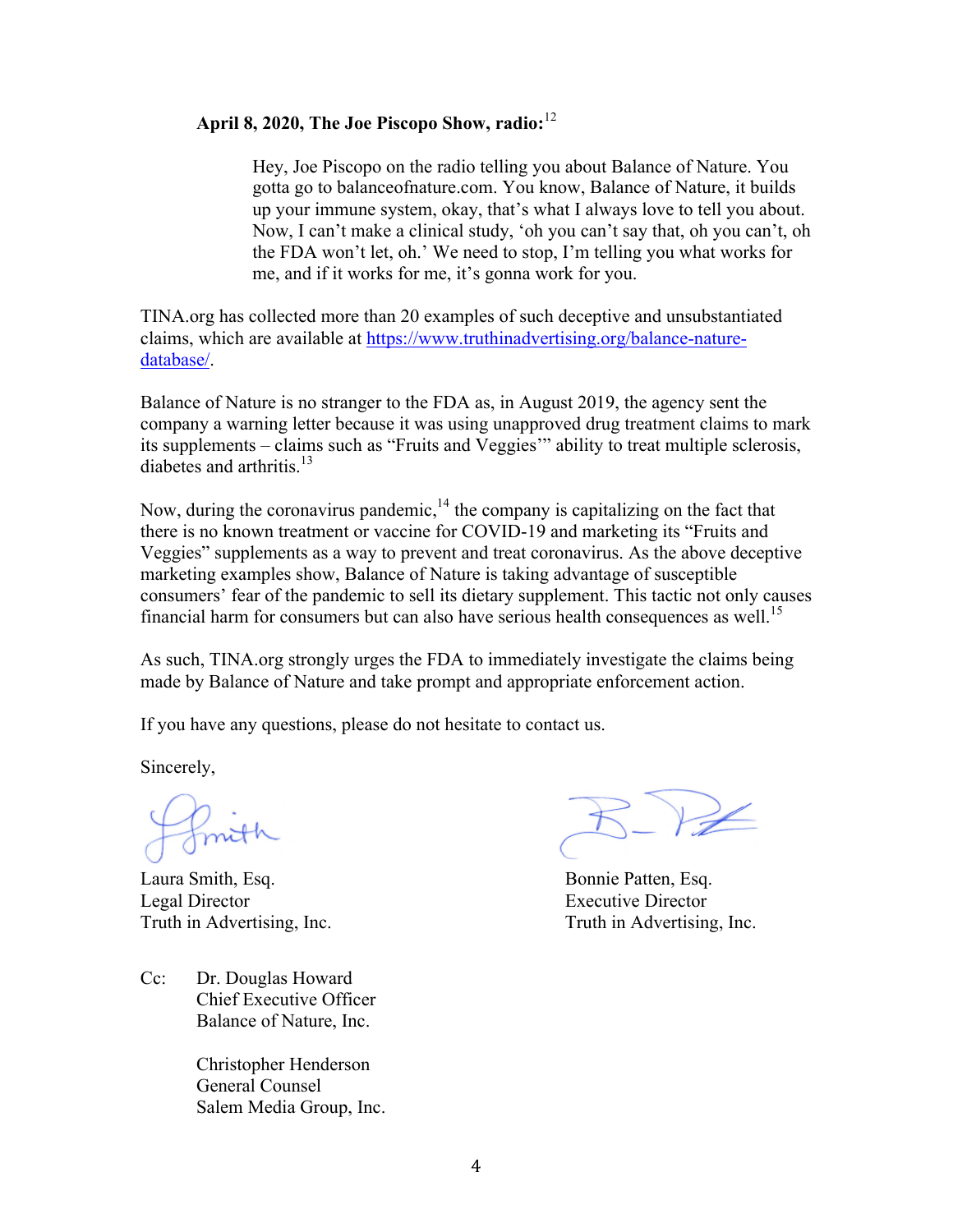[https://www.balanceofnature.com/#!/.](https://www.balanceofnature.com/#!/)  $\overline{a}$ 

 $^{2}$  [https://www.balanceofnature.com/faq/#!/.](https://www.balanceofnature.com/faq/#!/)

<sup>3</sup> [https://am970theanswer.com/content/all/joe-piscopo.](https://am970theanswer.com/content/all/joe-piscopo)

<sup>4</sup> [https://am970theanswer.com/radioshow/578.](https://am970theanswer.com/radioshow/578)

<sup>5</sup> [https://www.sebgorka.com/.](https://www.sebgorka.com/)

 $^6$  [https://www.listennotes.com/podcasts/reinventing-your-health-with-dr-howard-cpe8LKY0TXk/.](https://www.listennotes.com/podcasts/reinventing-your-health-with-dr-howard-cpe8LKY0TXk/)

 $^7$  https://www.truthinadvertising.org/wp-content/uploads/2020/03/Joe-Piscopo-BoN-03 02 20trimmed.mp4.mp4.

<sup>8</sup> [https://www.truthinadvertising.org/wp-content/uploads/2020/03/Joe-Piscopo-Show-Balance-of-](https://www.truthinadvertising.org/wp-content/uploads/2020/03/Joe-Piscopo-Show-Balance-of-Nature-tweet.png)[Nature-tweet.png;](https://www.truthinadvertising.org/wp-content/uploads/2020/03/Joe-Piscopo-Show-Balance-of-Nature-tweet.png) [https://twitter.com/JoePiscopoShow/status/1234487093314887681.](https://twitter.com/JoePiscopoShow/status/1234487093314887681)

<sup>9</sup> [https://www.listennotes.com/podcasts/reinventing-your/episode-16-your-immune-](https://www.listennotes.com/podcasts/reinventing-your/episode-16-your-immune-XY1rvDfbjLd/)XY1rvDfbjLd/.

Note that the total number of fruits and vegetables claimed to be in the Balance of Nature supplements is 31. [https://www.balanceofnature.com/product/fruits-veggies/#!/.](https://www.balanceofnature.com/product/fruits-veggies/#!/)

<sup>10</sup> [https://www.listennotes.com/podcasts/reinventing-your/episode-19-is-chloroquine](https://www.listennotes.com/podcasts/reinventing-your/episode-19-is-chloroquine-dL4AbITcpfE/)dL4AbITcpfE/.

<sup>11</sup> [https://www.truthinadvertising.org/wp-content/uploads/2020/04/JoePiscopo-8.17-AM-](https://www.truthinadvertising.org/wp-content/uploads/2020/04/JoePiscopo-8.17-AM-4_7_20.m4a)4\_7\_20.m4a.

<sup>12</sup> [https://www.truthinadvertising.org/wp-content/uploads/2020/04/JoePiscopo-9.18-AM-](https://www.truthinadvertising.org/wp-content/uploads/2020/04/JoePiscopo-9.18-AM-4_8_20.m4a)4\_8\_20.m4a.

<sup>13</sup> August 20, 2019 FDA Warning Letter to Evig LLC dba Balance of Nature. [https://www.fda.gov/inspections-compliance-enforcement-and-criminal-investigations/warning](https://www.fda.gov/inspections-compliance-enforcement-and-criminal-investigations/warning-letters/evig-llc-dba-balance-nature-580888-08202019)[letters/evig-llc-dba-balance-nature-580888-08202019.](https://www.fda.gov/inspections-compliance-enforcement-and-criminal-investigations/warning-letters/evig-llc-dba-balance-nature-580888-08202019) In response to reports that Balance of Nature received an FDA warning letter that cited "serious violations," Dr. Howard stated, on April 3, 2020 on Kevin McCullough Radio: "That's not true. That's an absolute false lie statement. Every company has FDA letters." [https://www.truthinadvertising.org/wp](https://www.truthinadvertising.org/wp-content/uploads/2020/04/Kevin-McCullough-04_03_20.m4a)[content/uploads/2020/04/Kevin-McCullough-04\\_03\\_20.m4a.](https://www.truthinadvertising.org/wp-content/uploads/2020/04/Kevin-McCullough-04_03_20.m4a)

As of April 2020, Balance of Nature continues to make claims that its supplements can treat multiple sclerosis, among other things. *See* [https://www.balanceofnature.com/video/#!/.](https://www.balanceofnature.com/video/#!/)

In 2018, the National Advertising Division referred the company to the Federal Trade Commission's attention for its use of unsubstantiated marketing claims about its dietary supplement, including that it enhances the immune system, prevents pneumonia, mitigates symptoms of multiple sclerosis, and prevents cancer. *See* Nov. 6, 2017 NAD Press Release, [https://asrcreviews.org/balance-of-nature-inc-fails-to-respond-to-nad-inquiry-into-ad-claims-for](https://asrcreviews.org/balance-of-nature-inc-fails-to-respond-to-nad-inquiry-into-ad-claims-for-balance-of-nature-dietary-supplement-claims-referred-to-ftc/)[balance-of-nature-dietary-supplement-claims-referred-to-ftc/.](https://asrcreviews.org/balance-of-nature-inc-fails-to-respond-to-nad-inquiry-into-ad-claims-for-balance-of-nature-dietary-supplement-claims-referred-to-ftc/) At that time, the Commission